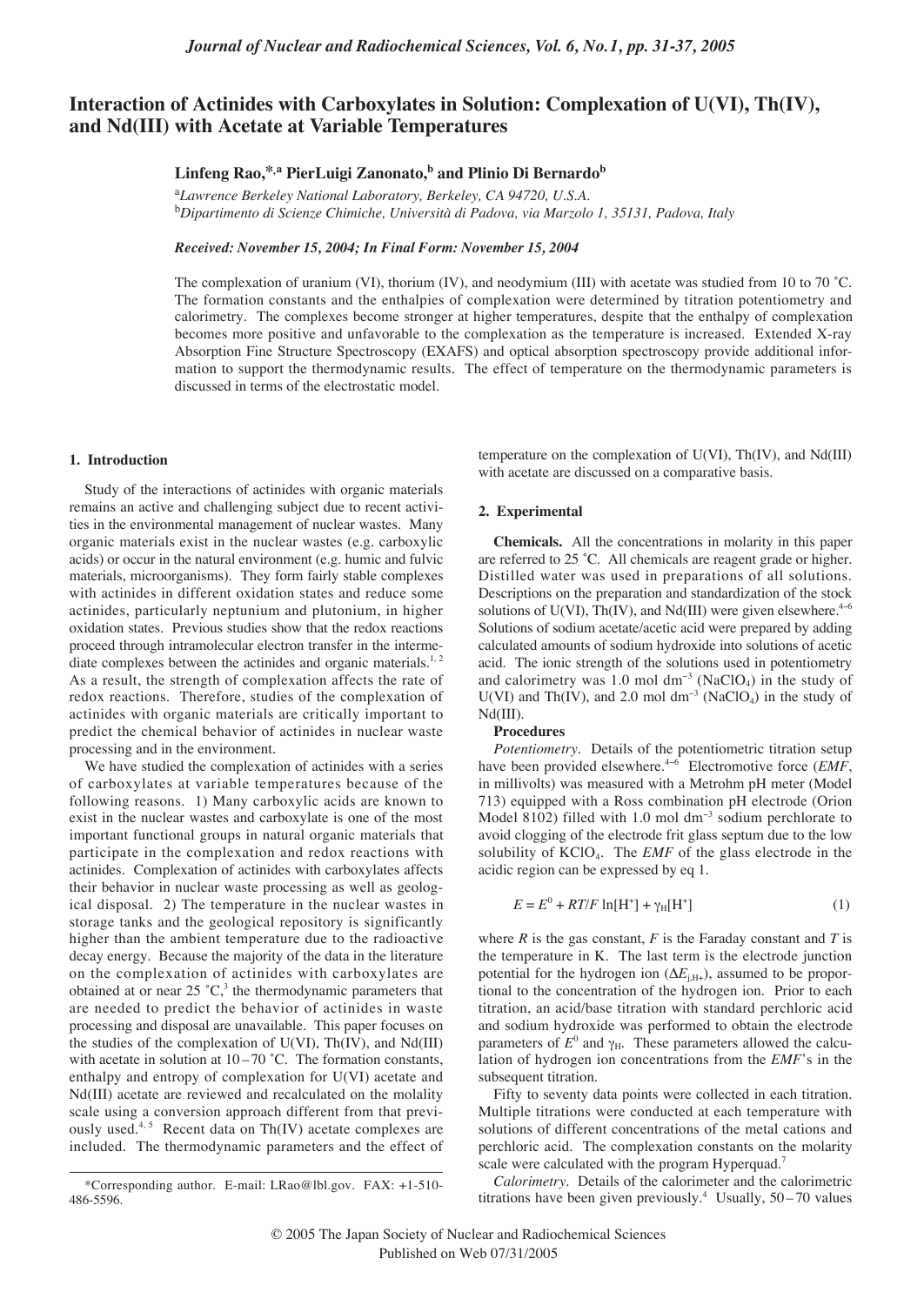of experimental heat were obtained in each titration. The net heat of complexation was determined after correction for the heat of dilution and the heat due to acid/base neutralization. The enthalpy of metal acetate complexation was calculated by the computer program Letagrop.<sup>8</sup>

*Optical Absorption Spectroscopy.* Absorption spectra of Nd(III) acetate solutions were obtained on a Varian Cary-5G spectrophotometer equipped with a  $1 \times 1$  peltier automatic temperature controller. Quartz cells with 1.0 cm optical length were used.

*Extended X-ray Absorption Fine Structure* (*EXAFS*) *Spectroscopy*. Uranium and thorium L<sub>III</sub>-edge EXAFS spectra (up to  $k_{\text{max}} \sim 15 \text{ Å}^{-1}$ ) were collected on solutions of U(VI) and Th(IV) with different concentrations of acetate. The conditions of the solutions were selected, based on speciation calculation with the formation constants from this work, so that they contained different complexes as dominant species. The average ligand number,  $\bar{n}$ , ranged from 0 to 3.0 for U(VI) acetate and from 0 to 4.0 for Th(IV) acetate. Three scans were performed for each sample. Energy calibration was based on assigning the first inflection point of the absorption edge for  $UO<sub>2</sub>$  to 17166 eV and for Th $O_2$  to 16300 eV. The EXAFS spectra were fit with the R-space X-ray Absorption Package (RSXAP),<sup>9</sup> using parameterized phase and amplitude functions generated by the program FEFF8<sup>10</sup> with the reference crystal structures including UO<sub>2</sub>(OOCCH<sub>3</sub>)<sub>2</sub>·2H<sub>2</sub>O and Na[UO<sub>2</sub>(OOCCH<sub>3</sub>)<sub>3</sub>],<sup>11-13</sup> ThO<sub>2</sub> and  $Na_6Th(CO_3)_5(H_2O)_{12}$ <sup>14</sup> Standard scattering paths were calculated from the reference structures and included in the data analysis. For the U(VI) data, the standard scattering paths include the single scattering  $U$ - $O_{ax}$  (axial oxygen),  $U$ - $O_{eq}$  (equatorial oxygen) and U-C, and the multiple scattering O=U=O (axial oxygens). For the Th(IV) data, the standard scattering paths include the single scattering Th-O, Th-C, and Th-Th.

*Conversion of stability constants on the molarity scale to the molality scale.* To allow the comparison at different temperatures, the constants in molarity  $(\beta_M)$  were converted to the constants in molality ( $\beta_m$ ) by eq 2.<sup>15</sup>

$$
\log_{10} \beta_{\rm m} = \log_{10} \beta_{\rm M} + \Sigma_{\rm r} v_{\rm r} \log_{10} \vartheta \tag{2}
$$

where  $\vartheta$  is the ratio of the values of molality to molarity for the  $\vartheta$  specific ionic medium and is equal to 1.05 and 1.10 dm<sup>3</sup> of solution per kg of water for 1.0 and 2.0 mol dm<sup>-3</sup> NaClO<sub>4</sub>.  $\Sigma_r v_r$  is the stoichiometric coefficient of the reaction ( $v_r$  is positive for products and negative for reactants) and is equal to  $-i$  for the metal acetate complexation reactions ( $M<sup>m+</sup> + jAc<sup>-</sup> =$  $[M(Ac)_j]^{(m-j)+}$  where  $M^{m+}$  represents  $UO_2^{2+}$ , Th<sup>4+</sup>, and Nd<sup>3+</sup>, respectively). Therefore, the corrections for  $I = 1.0$  and  $= 2.0$ mol dm<sup>-3</sup> NaClO<sub>4</sub> are performed by eq 3a and 3b, respectively.

$$
\log_{10} \beta_{m,j} = \log_{10} \beta_{M,j} - 0.02 \times j \tag{3a}
$$

$$
\log_{10} \beta_{m,j} = \log_{10} \beta_{M,j} - 0.04 \times j \tag{3b}
$$

#### **3. Results and Discussion**

#### **U(VI) acetate**

*Thermodynamic parameters at 25 – 70 ˚C*. The data from both potentiometry and calorimetry are consistent with the formation of three consecutive U(VI) acetate complexes defined by equilibrium 4.

$$
UO_2^{2+} + j CH_3COO^- \rightleftharpoons UO_2(OOCCH_3)^{(2-j)+} j = 1, 2, 3
$$
  

$$
\beta_j = [UO_2(OOCCH_3)^{(2-j)+}]/([UO_2^{2+}][CH_3COO^-]^j)
$$
 (4)

The equilibrium constants and the corresponding Gibbs free energy, enthalpy and entropy of complexation are given in Table 1. The values of log  $\beta_M$  and  $\Delta H$  were obtained by potentiometry and calorimetry, respectively. The values of log  $\beta_m$ were recalculated from the experimental log  $\beta_M$  using eq 3a. As shown by the data in Table 1, the overall stability constants of all three U(VI) acetate complexes increase as the temperature is elevated.

*Structures of U*(*VI*) *acetate complexes in solution*. The Fourier Transforms of the background-subtracted uranium  $L_{III}$ -edge EXAFS spectra for three U(VI) acetate solutions are shown in Figure 1. Based on the speciation calculation using the stability constants in Table 1, the average ligand number,  $\bar{n}$ , is equal to 1, 2, and 3 for Solutions I, II and III, respectively. The 1:1 and 1:3 complexes,  $UO_2(OOCCH_3)^+$  and  $UO_2(OOCCH_3)_3^-$ , are the dominant species in Solutions I and III, respectively. However, Solution II contains a mixture of three complexes (1:1, 1:2, and 1:3) in comparable amounts without a dominant species.

Systematic changes in the Fourier Transforms of the EXAFS spectra are observed in the region around 2 Å (before the correction for the phase shift). From the 1:1 uranyl-acetate complex (Solution I), through the mixture (Solution II), to the 1:3 complex (Solution III), the broad peak at  $\sim 2$  Å splits into two at 1.8 and 2.15 Å, respectively. The feature at 2.15 Å becomes more significant for Solution III, suggesting that

| $\Delta S$<br>$\Delta G$<br>$\Delta H$<br>$\log \beta_m$<br>$\log \beta_{\rm M}$<br>$\boldsymbol{t}$<br>$^{\circ}C$<br>$J K^{-1}$ mol <sup>-1</sup><br>$kJ$ mol <sup>-1</sup><br>$kJ \text{ mol}^{-1}$<br>$UO_2^{2+} + Ac^- = UO_2Ac^+$<br>25<br>$85 \pm 3$<br>$-14.61$<br>$10.6 \pm 0.8$<br>$2.58 \pm 0.03$<br>$2.56 \pm 0.03$<br>35<br>$89 \pm 2$<br>$2.67 \pm 0.02$<br>$2.65 \pm 0.02$<br>$-15.63$<br>$11.8 \pm 0.5$<br>45<br>$2.74 \pm 0.03$<br>$13.0 \pm 0.6$<br>$93 \pm 2$<br>$2.72 \pm 0.03$<br>$-16.57$ |  |
|-----------------------------------------------------------------------------------------------------------------------------------------------------------------------------------------------------------------------------------------------------------------------------------------------------------------------------------------------------------------------------------------------------------------------------------------------------------------------------------------------------------------|--|
|                                                                                                                                                                                                                                                                                                                                                                                                                                                                                                                 |  |
|                                                                                                                                                                                                                                                                                                                                                                                                                                                                                                                 |  |
|                                                                                                                                                                                                                                                                                                                                                                                                                                                                                                                 |  |
|                                                                                                                                                                                                                                                                                                                                                                                                                                                                                                                 |  |
|                                                                                                                                                                                                                                                                                                                                                                                                                                                                                                                 |  |
| 55<br>$98 \pm 2$<br>$2.85 \pm 0.02$<br>$14.3 \pm 0.5$<br>$2.83 \pm 0.02$<br>$-17.78$                                                                                                                                                                                                                                                                                                                                                                                                                            |  |
| 70<br>$2.98 \pm 0.05$<br>$2.96 \pm 0.05$<br>$-19.44$<br>$15.4 \pm 0.7$<br>$102 \pm 3$                                                                                                                                                                                                                                                                                                                                                                                                                           |  |
| 25<br>$UO_2^{2+} + 2Ac = UO_2Ac_2$<br>$4.37 \pm 0.14$<br>$150 \pm 13$<br>$4.33 \pm 0.14$<br>$-24.71$<br>$20 \pm 3$                                                                                                                                                                                                                                                                                                                                                                                              |  |
| 35<br>$4.60 \pm 0.08$<br>$-26.90$<br>$21 \pm 2$<br>$155 \pm 8$<br>$4.56 \pm 0.08$                                                                                                                                                                                                                                                                                                                                                                                                                               |  |
| 45<br>$160 \pm 8$<br>$4.76 \pm 0.10$<br>$4.72 \pm 0.10$<br>$-28.75$<br>$22 \pm 2$                                                                                                                                                                                                                                                                                                                                                                                                                               |  |
| 55<br>$167 \pm 4$<br>$4.94 \pm 0.06$<br>$4.90 \pm 0.06$<br>$-30.78$<br>$24 \pm 1$                                                                                                                                                                                                                                                                                                                                                                                                                               |  |
| 70<br>$5.27 \pm 0.09$<br>$179 \pm 5$<br>$5.23 \pm 0.09$<br>$-34.36$<br>$27 \pm 1$                                                                                                                                                                                                                                                                                                                                                                                                                               |  |
| $UO_2^{2+} + 3Ac = UO_2Ac_3$<br>25<br>$189 \pm 3$<br>$6.86 \pm 0.04$<br>$6.80 \pm 0.04$<br>$-38.81$<br>$17.5 \pm 0.6$                                                                                                                                                                                                                                                                                                                                                                                           |  |
| 35<br>$7.11 \pm 0.03$<br>$-41.59$<br>$18.8 \pm 0.3$<br>$196 \pm 2$<br>$7.05 \pm 0.03$                                                                                                                                                                                                                                                                                                                                                                                                                           |  |
| 45<br>$7.23 \pm 0.04$<br>$-43.67$<br>$20.8 \pm 0.3$<br>$203 \pm 2$<br>$7.17 \pm 0.04$                                                                                                                                                                                                                                                                                                                                                                                                                           |  |
| 55<br>$22.8 \pm 0.3$<br>$210 \pm 2$<br>$7.38 \pm 0.03$<br>$7.32 \pm 0.03$<br>$-45.98$                                                                                                                                                                                                                                                                                                                                                                                                                           |  |
| 70<br>$7.62 \pm 0.06$<br>$24.6 \pm 0.4$<br>$216 \pm 2$<br>$7.56 \pm 0.06$<br>$-49.66$                                                                                                                                                                                                                                                                                                                                                                                                                           |  |

**TABLE 1: Formation Constants and Corresponding Thermodynamic Parameters for Uranyl Acetate Complexation,** *I* **= 1.05**  $mol$   $kg^{-1}$   $(NaClO<sub>4</sub>)$ 

The error limits represent 3σ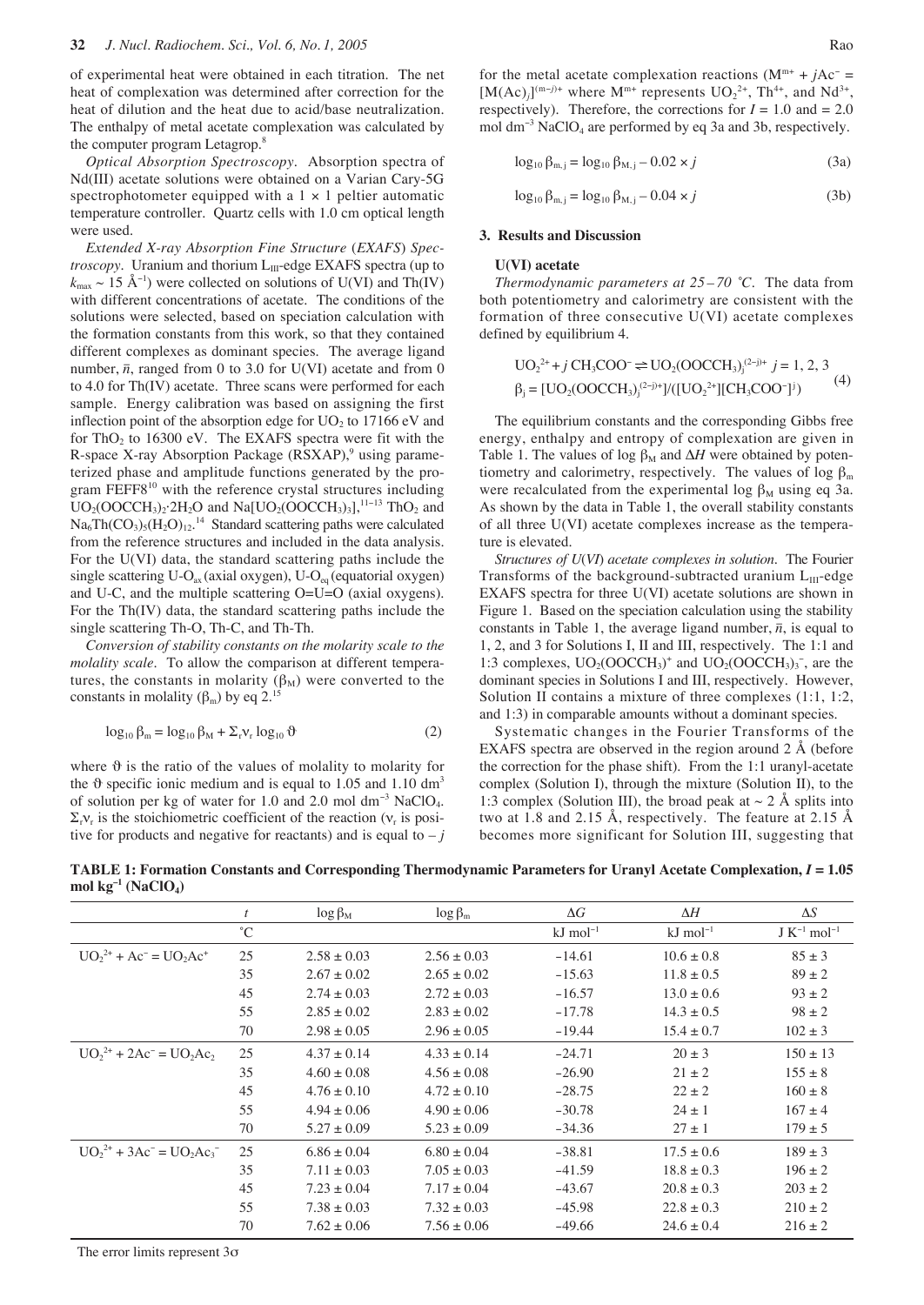

**Figure 1.** Experimental (solid lines) and fitted (dashed lines) uranium L<sub>III</sub>-edge EXAFS data. (I) Solution I,  $\bar{n} = 1$ , UO<sub>2</sub>(OOCCH<sub>3</sub>)<sup>+</sup> dominant; (II) Solution II,  $\bar{n} = 2$ , no dominant species; (III) Solution III,  $\bar{n} =$  $3, \text{UO}_2(\text{OOCCH}_3)_3$ <sup>-</sup> dominant.

more oxygens and/or carbons are found in a distant shell in the 1:3 complex than in the 1:1 complex. The best-fit parameters are summarized in Table 2.

As Denecke et al. showed,<sup>16</sup> the bidentate and unidentate acetate in the U(VI) complex can be differentiated by two features in EXAFS: (1) the  $R_{U_O}$  is longer in the former (~ 2.45 – 2.48 Å) than in the latter ( $\sim$  2.35 Å); (2) the  $R_{\text{U-C}}$  in the former is ~ 2.85 − 2.88 Å, easily identified by EXAFS. However, detecting the carbon in a unidentate acetate may be difficult due to its longer distance  $(R<sub>U-C</sub> 3.5 \text{ Å})$  and the overlap of oscillations resulting from the U-C single scattering and the linear O=U=O multiple scattering  $(1.78 \times 2 \text{ Å})$ . Therefore, data in Table 2 suggest the following: 1) The acetate ligand in the 1: 1 uranyl acetate complex (Solution I) is bidentate to uranium (two oxygens at 2.50 Å and one carbon at 2.91 Å). 2) In the

**TABLE 2: Best Fit Parameters for Uranium L<sub>III</sub>-Edge EXAFS** 

| Samples            | Shell              | $R,^{\rm a}$ Å | $N^{\rm a}$ | $\sigma$ , ${}^{\rm b}\!$ Å | $\Delta E_0$ , eV |
|--------------------|--------------------|----------------|-------------|-----------------------------|-------------------|
| Solution I         | $U$ - $O_{\rm av}$ | 1.78           | 2.0         | 0.0411                      | $-14.48$          |
| 1:1 Uranyl/acetate | $U$ - $O_{eq1}$    | 2.38           | 4.0         | 0.0703                      | $-14.48$          |
|                    | $U$ - $O_{eq2}$    | 2.5            | 2.0         | 0.0920                      | $-14.48$          |
|                    | $U-C$              | 2.91           | 1.3         | 0.0500                      | $-14.48$          |
| Solution II        | $U$ - $O_{\rm av}$ | 1.78           | 2.0         | 0.0370                      | $-12.45$          |
| Mixture            | $U$ - $O_{eq}$     | 2.42           | 5.9         | 0.0888                      | $-12.45$          |
|                    | $U-C$              | 2.9            | 2.2         | 0.0500                      | $-12.45$          |
| Solution III       | $U$ - $O_{\rm av}$ | 1.78           | 2.0         | 0.0344                      | $-12.37$          |
| 1:3 Uranyl/acetate | $U$ - $O_{eq1}$    | 2.34           | 1.9         | 0.0533                      | $-12.37$          |
|                    | $U$ - $O_{eq2}$    | 2.48           | 4.1         | 0.0482                      | $-12.37$          |
|                    | U-C                | 2.87           | 2.1         | 0.0500                      | $-12.37$          |

<sup>a</sup> The 95% confidence limits for the bond lengths  $(R)$  and coordination numbers (*N*) for each shell are: U-O<sub>ax</sub>, 0.01 A and  $\pm$  15%; U-O<sub>eq</sub>, 0.02 Å and  $\pm$  25%; U-C, 0.02 Å and  $\pm$  25%, respectively.

 $\delta$  o is the EXAFS Debye-Waller term, which accounts for the effects of thermal and static disorder through damping of the EXAFS oscillations by the factor  $exp(-2k^2\sigma^2)$ .



**Figure 2.** Proposed structures of uranyl acetate complexes in solution. (a)  $UO_2(OOCCH_3)^+$ . (b)  $UO_2(OOCCH_3)_2(aq)$ . (c)  $UO_2(OOCCH_3)_3^-$ .

1:3 complex (Solution III), two acetates are bidentate (four oxygens at 2.48 Å and two carbons at 2.87 Å) and the third acetate is unidentate. One of the two oxygens at 2.34 Å is from the unidentate acetate while the other is from water. 3) Because no single species is dominant in Solution II, we cannot unambiguously assign the structure of the 1:2 complex based on the EXAFS data. However, the two carbons at 2.90 Å implies that there are two bidentate acetates per uranium by average in Solution II. Based on the EXAFS data, the structures of U(VI) acetate complexes in solution are proposed in Figure 2.

*Thermodynamic trends and the structure of complexes in solution*. The stepwise enthalpy and entropy of complexation can be calculated from the data in Table 1. The trends are: (1) The first two steps are endothermic but the third is exothermic and the enthalpy of complexation decreases in the order: ∆*H*<sup>1</sup> (10 to 15 kJ mol<sup>-1</sup>) >  $\Delta H_2$  (9 to 12 kJ mol<sup>-1</sup>) >>  $\Delta H_3$  (about -2 kJ mol<sup>−</sup><sup>1</sup> ). (2) The entropy change becomes smaller in the order:  $\Delta S_1$  (85 to 102 J K<sup>-1</sup> mol<sup>-1</sup>) >  $\Delta S_2$  (65 to 77 J K<sup>-1</sup> mol<sup>-1</sup>)  $> \Delta S_3$  (37 to 39 J K<sup>-1</sup> mo1<sup>-1</sup>) and  $\Delta S_3$  is less than 50% of  $\Delta S_1$ . These trends can be rationalized in terms of the perturbation in the primary hydration sphere and the bulk structure of water upon complex formation. Since the degree of charge neutralization decreases as the stepwise complexation progresses, the energy required for restructuring the bulk solvent is expected to become less in successive steps. Thus the stepwise enthalpy change decreases in the order:  $\Delta H_1 > \Delta H_2 > \Delta H_3$ . Furthermore, the unidentate acetate in the third complex (Figure 2c) replaces only one water molecule in the primary hydration sphere so that it requires less desolvation energy than a bidentate coordination. Consequently, the enthalpy change in the third step is much less than the first two and, in this particular case, the stepwise formation of the third complex becomes exothermic.

Similarly, the trend in entropy can be interpreted based on the structural information of the uranyl acetate complexes in solution. In general, the entropy change upon the complexation consists of  $\Delta S_t$  (translational),  $\Delta S_r$  (rotational), and  $\Delta S_c$ (conformational). The change in vibrational entropy (ΔS<sub>v</sub>) can usually be neglected. Quantitative evaluation of the entropy effect in complexation is difficult because the quantities ∆*S*t,  $\Delta S_r$ , and  $\Delta S_c$  are not easy to assess and the information on the solvation of the ligand is rarely available. However, integration of the thermodynamic data and structural information obtained in this work allows qualitative discussions. A larger gain in the translational entropy is certainly expected for a bidentate complex (steps 1 and 2) than a unidentate complex (step 3), because the former replaces more water molecules from the primary hydration sphere. Besides, higher degree of charge neutralization in steps 1 and 2 causes larger net increase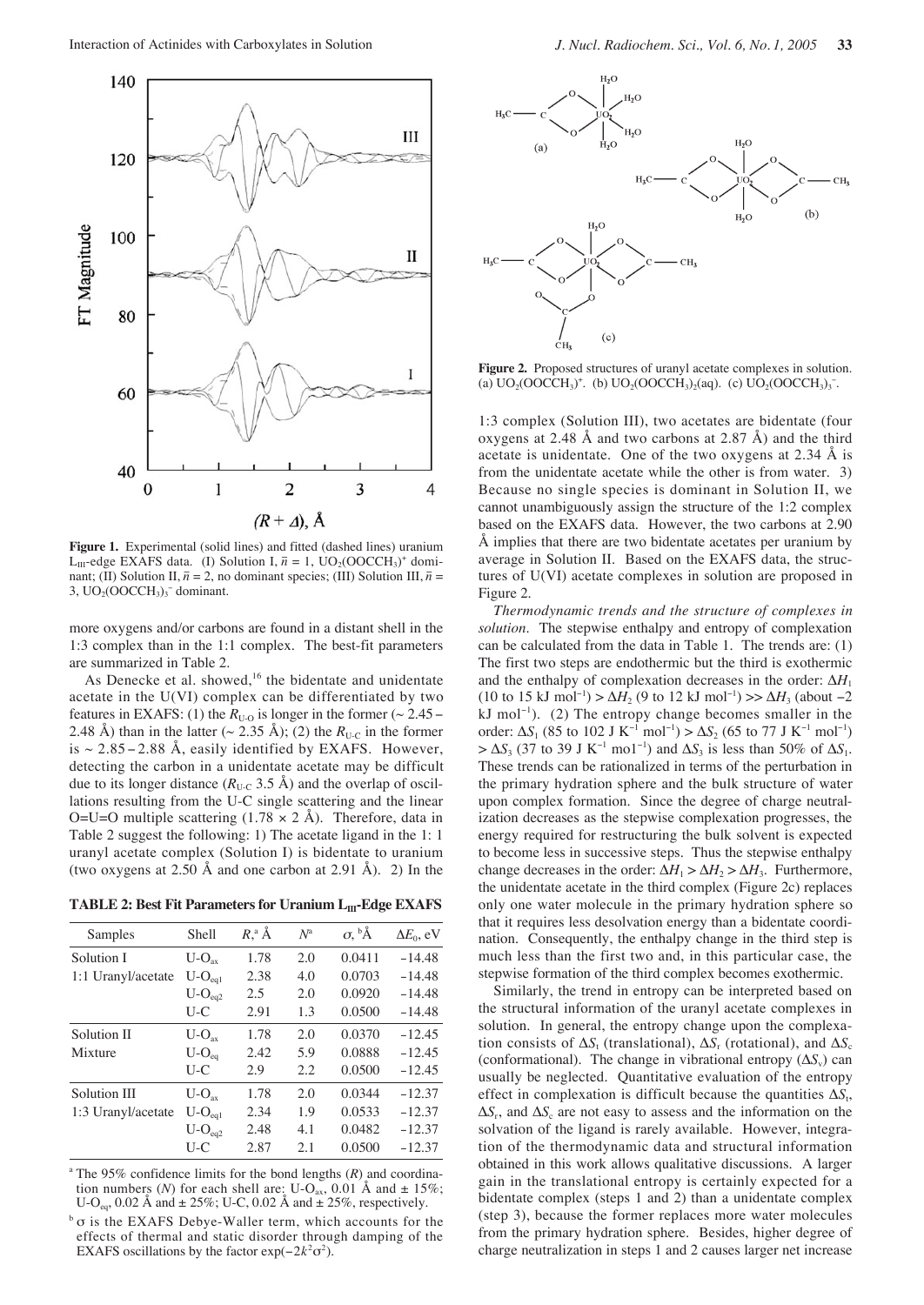**TABLE 3: Equilibrium Constants and Corresponding Thermodynamic Parameters for the Formation of Th(IV) Acetate Complexes**

|                                          | $\mathfrak{t}$  | $\log \beta_{\rm M}$ | $\log \beta_{\rm m}$ | $\Delta G$             | $\Delta H$             | $\Delta S$                   |
|------------------------------------------|-----------------|----------------------|----------------------|------------------------|------------------------|------------------------------|
|                                          | $\rm ^{\circ}C$ |                      |                      | $kJ$ mol <sup>-1</sup> | $kJ$ mol <sup>-1</sup> | $J K^{-1}$ mol <sup>-1</sup> |
| $Th^{4+} + Ac^{-} = ThAc^{3+}$           | 10              | $3.71 \pm 0.03$      | $3.69 \pm 0.03$      | $-20.0$                | $10.2 \pm 0.23$        | $107 \pm 1$                  |
|                                          | 25              | $3.81 \pm 0.02$      | $3.79 \pm 0.02$      | $-21.6$                | $12.2 \pm 0.18$        | $114 \pm 1$                  |
|                                          | 40              | $3.96 \pm 0.02$      | $3.94 \pm 0.02$      | $-23.6$                | $15.2 \pm 0.75$        | $124 \pm 2$                  |
|                                          | 55              | $4.11 \pm 0.05$      | $4.09 \pm 0.05$      | $-25.7$                | $17.3 \pm 0.8$         | $131 \pm 3$                  |
|                                          | 70              | $4.30 \pm 0.02$      | $4.28 \pm 0.02$      | $-28.1$                | $17.0 \pm 0.9$         | $131 \pm 3$                  |
| $Th^{4+} + 2Ac = Th(Ac)22+$              | 10              | $6.76 \pm 0.02$      | $6.72 \pm 0.02$      | $-36.4$                | $12.7 \pm 0.33$        | $174 \pm 1$                  |
|                                          | 25              | $6.83 \pm 0.02$      | $6.79 \pm 0.02$      | $-38.8$                | $16.9 \pm 0.27$        | $187\pm1$                    |
|                                          | 40              | $6.94 \pm 0.04$      | $6.90 \pm 0.04$      | $-41.4$                | $20.7 \pm 1.4$         | $198 \pm 5$                  |
|                                          | 55              | $7.31 \pm 0.06$      | $7.27 \pm 0.06$      | $-45.7$                | $25.5 \pm 1.3$         | $217 \pm 4$                  |
|                                          | 70              | $7.67 \pm 0.02$      | $7.63 \pm 0.02$      | $-50.1$                | $28.3 \pm 1.4$         | $229 \pm 4$                  |
| $Th^{4+} + 3Ac^- = Th(Ac)3$ <sup>+</sup> | 10              | $8.58 \pm 0.06$      | $8.52 \pm 0.06$      | $-46.2$                | $17.5 \pm 1.1$         | $225 \pm 4$                  |
|                                          | 25              | $8.77 \pm 0.13$      | $8.71 \pm 0.13$      | $-49.7$                | $30.8 \pm 0.7$         | $270 \pm 3$                  |
|                                          | 40              | $9.05 \pm 0.07$      | $8.99 \pm 0.07$      | $-53.9$                | $35.4 \pm 2.6$         | $285 \pm 8$                  |
|                                          | 55              | $9.41 \pm 0.15$      | $9.35 \pm 0.15$      | $-58.7$                | $39.2 \pm 3.7$         | $298 \pm 12$                 |
|                                          | 70              | $9.75 \pm 0.13$      | $9.69 \pm 0.17$      | $-63.7$                | $38.9 \pm 4.7$         | $299 \pm 10$                 |
| $Th^{4+} + 4Ac^{-} = Th(Ac)4$            | 10              | $10.12 \pm 0.12$     | $10.04 \pm 0.12$     | $-54.4$                | $29.1 \pm 1.7$         | $295 \pm 6$                  |
|                                          | 25              | $10.25 \pm 0.19$     | $10.17 \pm 0.25$     | $-58.0$                | $30.7 \pm 1.4$         | $298 \pm 7$                  |
|                                          | 40              | $10.51 \pm 0.12$     | $10.43 \pm 0.18$     | $-62.5$                | $44.8 \pm 4.5$         | $343 \pm 6$                  |
|                                          | 55              | $11.35 \pm 0.11$     | $11.27 \pm 0.11$     | $-70.8$                | $65.9 \pm 3.1$         | $417\pm10$                   |
|                                          | 70              | $11.54 \pm 0.20$     | $11.46 \pm 0.2$      | $-75.3$                | $99.5 \pm 6.1$         | $509\pm18$                   |
| $Th^{4+} + 5Ac^{-} = Th(Ac)^{-}$         | 10              | $11.37 \pm 0.15$     | $11.27 \pm 0.15$     | $-61.1$                | $34.2 \pm 1.2$         | $337 \pm 5$                  |
|                                          | 25              | $11.51 \pm 0.22$     | $11.41 \pm 0.22$     | $-65.1$                | $38.9\pm0.8$           | $349 \pm 5$                  |
|                                          | 40              | $11.69 \pm 0.21$     | $11.59 \pm 0.21$     | $-69.5$                | $39.9 \pm 3.5$         | $349 \pm 12$                 |
|                                          | 55              | $12.48 \pm 0.28$     | $12.38 \pm 0.28$     | $-77.8$                | $34.2 \pm 3.2$         | $341 \pm 11$                 |
|                                          | 70              | $12.94 \pm 0.24$     | $12.84 \pm 0.24$     | $-84.3$                | $40.1 \pm 4.2$         | $363 \pm 13$                 |

 $I = 1.05$  mol kg<sup>-1</sup> NaClO<sub>4</sub>. The error limits represent 3 $\sigma$ 

in the disorder of the bulk water. In addition, it is reasonable to assume that the structuring effect of a unidentate acetate on the bulk water could be stronger than a bidentate acetate because the former is more capable of forming hydrogen bonds with bulk water due to its "free" oxygen (Figure 2c). The combination of all these effects results in a much smaller Δ*S*<sub>3</sub> and the decreasing order of the stepwise entropy of complexation:  $\Delta S_1 > \Delta S_2 >> \Delta S_3$ .

#### **Th(IV) acetate**

*Thermodynamic parameters at 10–70 ˚C*. The data from both potentiometry and calorimetry are consistent with the formation of five consecutive Th(IV) acetate complexes. The equilibrium constants and the corresponding Gibbs free energy, enthalpy and entropy of complexation are given in Table 3.

*EXAFS.* The EXAFS spectra and associated Fourier Transforms of six Th(IV) solutions are shown in Figure 3. The values of  $\bar{n}$  range from 0 to 4. The Fourier Transforms show prominent features in the region around 2 Å that represent the oxygen shell of coordinating water molecules or carboxylate groups of the acetate. The peak around 2 Å broadens from Solution I to VI as  $\bar{n}$  is increased from 0 to 4, suggesting a single oxygen shell for Solution I ( $\bar{n} = 0$ ) but multiple oxygen shells for Solution VI ( $\bar{n}$  = 4). Best fit of the EXAFS data indicate that the spectrum for Solution I is represented by a single Th-O shell with  $\sim$  10 oxygen atoms at 2.45 Å, while the spectrum for Solution VI is represented by two distinct Th-O shells:  $2-3$  oxygen atoms at 2.37 Å and 8 oxygen atoms at 2.52 Å. The spectra for Solutions  $II-V$  are represented by gradual transition from a single Th-O shell (Solution I) to two Th-O shells (Solution VI).

Conclusive assignments of the two oxygen shells for Solution VI are difficult since there are no data on the crystal structure



**Figure 3.** Experimental (solid line) and fitted (dotted line) thorium L<sub>III</sub>-edge EXAFS spectra (right) and associated Fourier Transforms (left). (I-VI): Solutions I-VI,  $\bar{n} = 0$ , 1.0, 1.5, 2.0, 3.0, 4.0, respectively.

of Th(IV) acetate complexes. However, the most reasonable assignments can be made in comparison with the structural information on U(VI) acetate complexes in solution and crystalline  $\text{Na}_6\text{Th}(\text{CO}_3)$ <sub>5</sub>·12H<sub>2</sub>O.<sup>14</sup> As discussed in previous sections, acetates coordinate to the linear  $UO_2^{2+}$  cation in the equatorial plane with either bidentate or unidentate modes. The  $R_{U\text{-}O\text{eq}}$  for the bidentate acetate is  $2.45 - 2.48$  Å, longer than the  $R_{U\text{-}O\text{eq}}$  for the unidentate acetate or the solvating water ( $\sim 2.35 \text{ Å}$ ).<sup>4, 16</sup> Since the effective ionic radius of Th(IV) is larger than that of  $U(VI)$ ,<sup>17</sup> the  $R_{Th-O}$  for bidentate or unidentate acetate should be slightly longer than corresponding  $R_{\text{U-O}}$ . This appears to be in agreement with the structural data of  $\text{Na}_6\text{Th}(\text{CO}_3)_5 \cdot 12\text{H}_2\text{O}(c)$ where the five carbonate ligands are bidentate with the average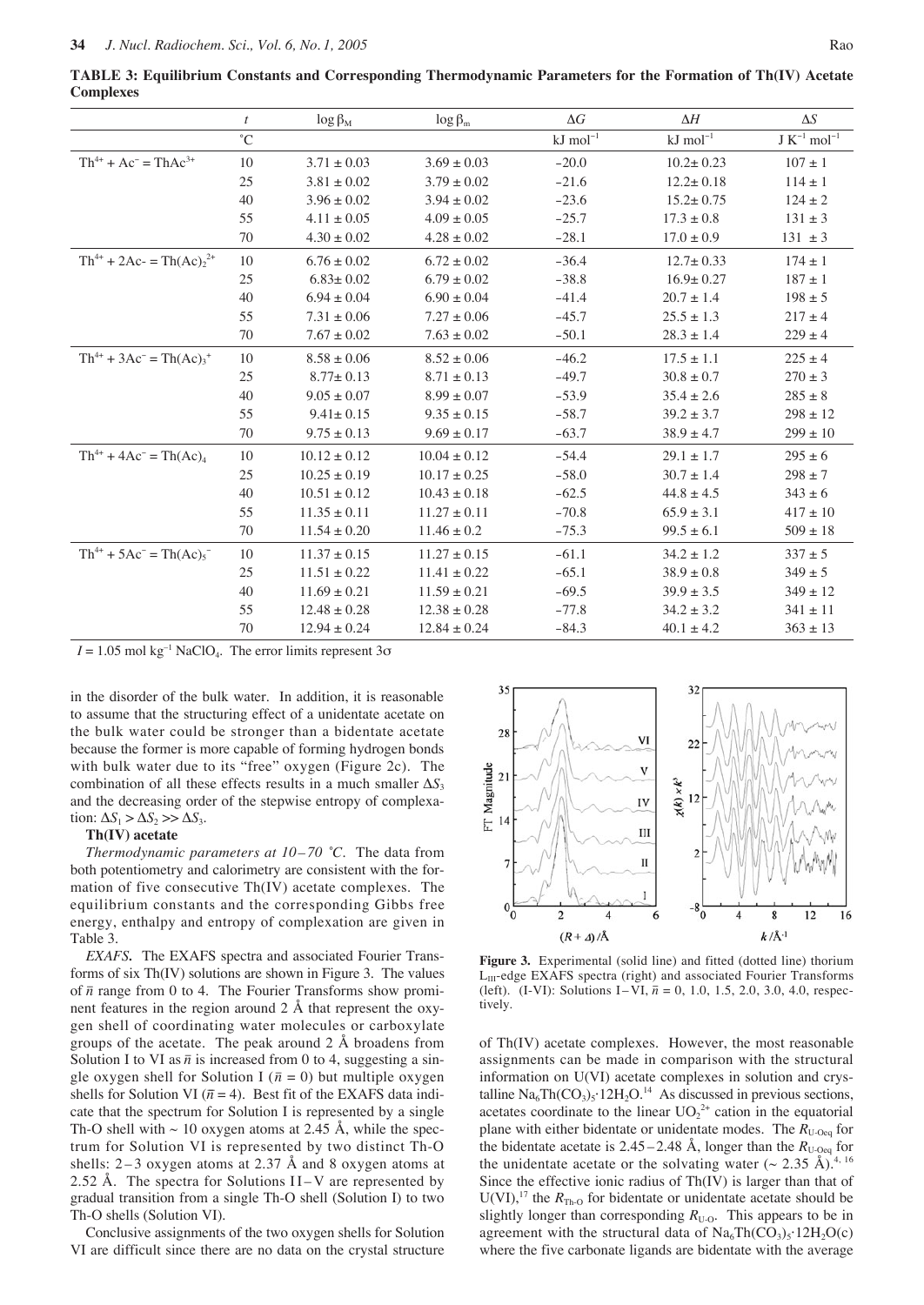**TABLE 4: Formation Constants and Corresponding Thermodynamic Parameters for Nd(III) Acetate Complexation** 

|                                  |             | $\log \beta_{\rm M}$ | $\log \beta_{\rm m}$ | $\Delta G$            | $\Delta H$            | $\Delta S$                   |
|----------------------------------|-------------|----------------------|----------------------|-----------------------|-----------------------|------------------------------|
|                                  | $^{\circ}C$ |                      |                      | $kJ \text{ mol}^{-1}$ | $kJ \text{ mol}^{-1}$ | $J K^{-1}$ mol <sup>-1</sup> |
| $Nd^{3+} + Ac^{-} = NdAc^{2+}$   | 25          | $1.92 \pm 0.04$      | $1.88 \pm 0.04$      | $-10.73$              | $7.1 \pm 0.03$        | $59.8 \pm 0.4$               |
|                                  | 45          | $2.05 \pm 0.03$      | $2.01 \pm 0.03$      | $-12.24$              | $9.1 \pm 0.3$         | $67 + 2$                     |
|                                  | 70          | $2.24 \pm 0.01$      | $2.20 \pm 0.01$      | $-14.45$              | $11.7 \pm 0.2$        | $76 \pm 1$                   |
| $Nd^{3+} + 2Ac^{-} = NdAc_2^{+}$ | 25          | $3.02 \pm 0.05$      | $2.94 \pm 0.05$      | $-16.78$              | $14.6 \pm 0.16$       | $105 \pm 2$                  |
|                                  | 45          | $3.40 \pm 0.05$      | $3.32 \pm 0.05$      | $-20.2$               | $17.5 \pm 0.4$        | $119 \pm 3$                  |
|                                  | 70          | $3.65 \pm 0.03$      | $3.57 \pm 0.03$      | $-23.4$               | $20.1 \pm 0.4$        | $127 \pm 2$                  |
| $Nd^{3+} + 3Ac^{-} = NdAc_3$     | 25          | $3.58 \pm 0.08$      | $3.46 \pm 0.08$      | $-19.75$              | $18.4 \pm 0.46$       | $128 \pm 4$                  |
|                                  | 45          | $4.36 \pm 0.09$      | $4.24 \pm 0.09$      | $-26.9$               | $23.6 \pm 0.5$        | $159 \pm 4$                  |
|                                  | 70          | $4.71 \pm 0.10$      | $4.59 \pm 0.10$      | $-30.2$               | $29.2 \pm 0.5$        | $173 \pm 3$                  |
|                                  |             |                      |                      |                       |                       |                              |

I = 2.20 mol kg<sup>-1</sup> NaClO<sub>4</sub>. The error limits represent 3 $\sigma$ 



**Figure 4.** Absorption spectra of Nd/acetate solutions (the hypersensitive  ${}^4I_{9/2} \rightarrow {}^4G_{5/2}$ ,  ${}^2G_{7/2}$  transition) at 25 and 70 °C. Optical length: 1.0 cm, pH = 4.7, [Nd(III)]<sub>total</sub> = 0.025 mol dm<sup>-3</sup>, the ratios of  $C_{\text{acetate}}/C_{\text{Nd}}$ for spectra  $1 - 6$  are  $0, 4, 8, 16, 28,$  and  $40$ , respectively.

 $R_{Th-O} = 2.505 \text{ Å}^{14}$  Based on these results, the eight oxygens at 2.52 Å for Solution VI can be most reasonably assigned to the oxygens from bidentate acetate ligands, corresponding to four acetates by average for every Th<sup>4+</sup>. Then the  $2-3$  oxygen atoms at 2.37 Å can be reasonably assigned to the solvating water molecules, making a total coordination number of  $10-11$ for  $Th^{4+}$ . It should be pointed out that the EXAFS data alone do not provide compelling evidence on the structures of the complexes in solution, but they are consistent with the thermodynamic results that suggest a value of  $\bar{n} = 4$  for Solution VI.

#### **Nd(III) acetate**

*Thermodynamic parameters at 25 – 70 ˚C.* The equilibrium constants and the corresponding Gibbs free energy, enthalpy and entropy of complexation are given in Table 4. The values of log  $\beta_m$  were recalculated from the experimental log  $\beta_M$  using eq 3b.

*Absorption Spectra at 25 and 70 ˚C.* The absorption spectra of Nd(III) acetate solutions ( $C_{\text{Acetate}}/C_{\text{Nd}} = 0, 4, 8, 16, 28,$  and 40) at 25 and 70 ˚C are shown in Figure 4. The data indicate that the  ${}^{4}I_{9/2} \rightarrow {}^{4}G_{5/2}$ ,  ${}^{2}G_{7/2}$  transition was significantly intensified as  $C_{\text{Acetate}}/C_{\text{Nd}}$  was increased from 0 to 40, in a similar



**Figure 5.** Normalized peak area for the  ${}^4I_{9/2} \rightarrow {}^4G_{5/2}$ ,  ${}^2G_{7/2}$  transition of Nd(III) vs.  $C_{\text{acetate}}/C_{\text{Nd}}$  (a) and  $\bar{n}$  (b) at 25 and 70 °C.

fashion at both temperatures. Attempts to deconvolute the spectra and calculate the oscillator strengths for individual species were not successful. However, when the peak area (normalized against the peak area in the absence of acetate) was plotted against  $C_{\text{Acetate}}/C_{\text{Nd}}$ , the data did indicate that the intensity of the  ${}^4I_{9/2} \rightarrow {}^4G_{5/2}$ ,  ${}^2G_{7/2}$  transition was enhanced by the complexation more significantly at 70 °C than at 25 °C (Figure 5a). Based on the generalization by Henrie et al.,<sup>18</sup> this difference implies that there are a greater number of coordinated acetate ligands around  $Nd^{3+}$  at 70 °C than at 25 °C when the ratio of  $C_{\text{Acetate}}/C_{\text{Nd}}$  is constant. In other words, the spectrometric data suggest that Nd(III)/acetate complexation is stronger at 70 ˚C than at 25 ˚C. This is consistent with the trend in the thermodynamic constants obtained by potentiometry (Table 4). Figure 5b indicates that the peak area is proportional to the average number of acetate ligands around  $Nd^{3+}$  at both temperatures.

#### **The effect of temperature on the complexation of U(VI), Th(IV), and Nd(III)**

*The stability of complexes.* Data in Tables 1, 3, and 4 show that the U(VI), Th(IV), and Nd(III) acetate complexes become stronger as the temperature is increased. As discussed in previous publications, the effect of temperature on the formation constants of the complexes between a hard acid (e.g. actinide and lanthanide cations) and a hard base (e.g. oxygen donor ligands such as acetate) could be interpreted with an electrostatic model. Combining a modified Born equation<sup>19</sup> and the empirical expression for the dielectric constant of water ( $\varepsilon = \varepsilon_0 \exp(-T/\vartheta)$ , where  $\varepsilon_0 = 305.7$ ;  $\vartheta = 219$  K),<sup>20, 21</sup> the temperature coefficient of the complexation constant  $(\beta)$  is expressed as

$$
\partial(\log \beta)/\partial T = Ne^2 Z_1 Z_2 / (0.2303 R d_{12})(1/T - 1/\vartheta)/(\varepsilon T) \quad (5)
$$

where the symbols are explained in Reference 19. Since  $\vartheta$  is far below the freezing point of water,  $T$  is always higher than  $\vartheta$ in the whole accessible temperature range of an aqueous solu-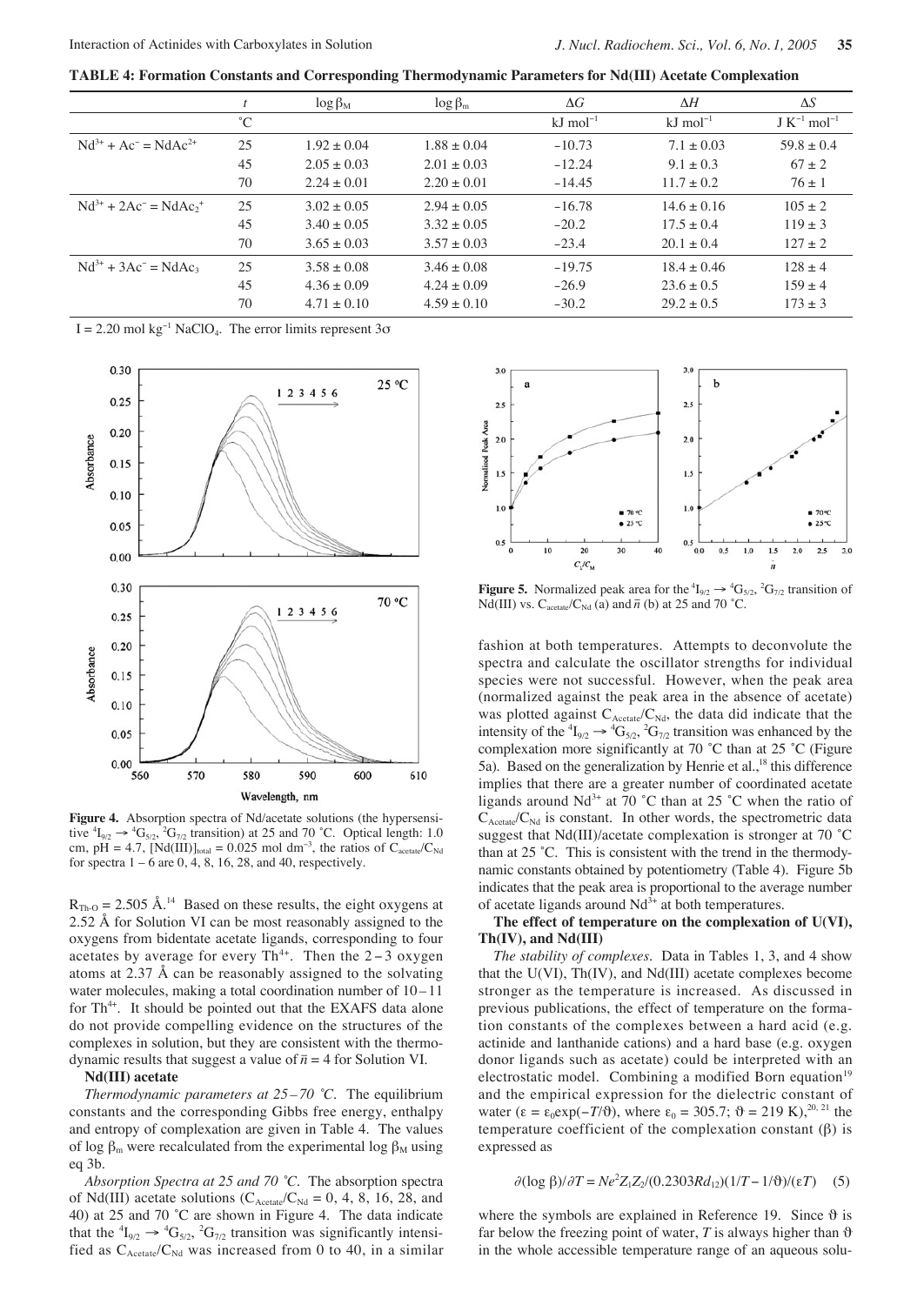tion. As a result,  $(1/T - 1/\theta)$  is always negative. Thus, the electrostatic model predicts that the complexation between species of opposite charges is enhanced by the increase in temperature and that the magnitude of enhancement is proportional to  $|Z_1Z_2|$ . These predictions appear to agree with the data on the formation of 1:1 complexes of U(VI), Th(IV), and Nd(III) with acetate, as shown in Table 5. The agreement implies that the complexation between actinides and acetate is dominantly electrostatic interactions.

**TABLE 5: Temperature Effect on the Formation Constants of Acetate Complexes**

| Reaction                                   | $Z_1Z_2$   | $\beta_{70}/\beta_{25}$ <sup>a</sup> |
|--------------------------------------------|------------|--------------------------------------|
| $Nd^{3+} + Ac^{-} \rightarrow Nd(Ac)^{2+}$ | $-3$       |                                      |
| $UO_2^{2+} + Ac^- \rightarrow UO_2(Ac)^+$  | $-3.2^{b}$ | 2.5                                  |
| $Th^{4+} + Ac^{-} \rightarrow Th(Ac)^{3+}$ | -4         | 2.8                                  |

<sup>a</sup> Taken as a measure of the magnitude of temperature effect.

<sup>b</sup> Based on the effective charge on  $UO_2^{2+}$  in the literature.<sup>19, 22</sup>

*Enthalpy and entropy of complexation.* Data in Tables 1, 3, and 4 indicate that the overall complexation of U(VI), Th(IV), and Nd(III) with acetate is endothermic and is driven by large and positive entropies, consistent with the general observation for the interactions between "hard acid" cations and "hard base" anions. As shown in Figure 6, though the enthalpies become more positive and unfavorable to the complexation at higher temperatures, the complexes are more stable because of increasingly more positive entropy of complexation. These trends can be related to the perturbation of the solvent structure by thermal motions that results in a more disordered bulk water structure at higher temperatures. In the process of complexation, the highly ordered solvating water molecules are released to a more disordered bulk solvent. As a result, the gain in the entropy of complexation is larger at higher temperatures. This effect has been discussed in more detail elsewhere.<sup>5, 23, 24</sup>

Figure 6 shows that the overall enthalpies of formation of all the acetate complexes, except  $\text{Th}(Ac)_{4}(aq)$ , can be fitted with linear functions of the temperature, suggesting that the heat capacities of formation of these complexes are constant from 25 to 70 ˚C. From the slopes of the linear fits, the overall heat capacities of complexation (J K<sup>-1</sup> mol<sup>-1</sup>) are calculated to be:  $(110 \pm 19)$  for UO<sub>2</sub>Ac<sup>+</sup>,  $(172 \pm 48)$  for UO<sub>2</sub>(Ac)<sub>2</sub>(aq), and (170)  $\pm$  12) for UO<sub>2</sub>(Ac)<sub>3</sub><sup>-</sup>; (125  $\pm$  22) for ThAc<sup>3+</sup>, (265  $\pm$  11) for Th(Ac)<sub>2</sub><sup>2+</sup>, (341 ± 94) for Th(Ac)<sub>3</sub><sup>+</sup>, and (46 ± 68) for Th(Ac)<sub>5</sub><sup>-</sup>; and (102  $\pm$  13) for NdAc<sup>2+</sup>, (122  $\pm$  19) for Nd(Ac)<sub>2</sub><sup>+</sup>, and (239  $\pm$  27) for Nd(Ac)<sub>3</sub>(aq). Unlike these complexes, the enthalpy of formation of  $Th(Ac)<sub>4</sub>(aq)$  drastically increases in a non-linear manner when the temperature is increased from 10 to 70 °C. This suggests that heat capacity of formation of  $Th(Ac)/(aa)$  is large and temperature-dependent. This may not be surprising since the stepwise formation of  $Th(Ac)<sub>4</sub>(aq)$  is a reaction of complete charge neutralization:

$$
Th(Ac)3+ + Ac- \to Th(Ac)4(aq)
$$
 (6)

The heat capacity of a reaction consists of electrostatic and non-electrostatic contributions and the former is expected to be dominant in the reaction between a "hard acid" and a "hardbase". For an isocolumbic reaction where the sign and magnitude of the electrical charges on the reactants and the products are identical, the electrostatic contributions from the reactants and products may balance out so that the heat capacity is small or near zero, and independent of temperature.<sup>25</sup> However, for the reactions where the electrical charges of the reactants and products are drastically different, large heat capacity changes are often associated. This could be particularly true for the reactions of complete charge neutralization such as Reaction 6. In fact, the heat capacities of the formation of  $Nd(Ac)_{3}(aq)$  and  $UO<sub>2</sub>(Ac)<sub>2</sub>(aq)$ , also reactions of complete charge neutralization, are found to be large.

#### **4. Summary**

The complexation of U(VI), Th(IV), and Nd(III) with acetate becomes stronger as the temperature is increased from 10 to 70 ˚C, despite that the enthalpy of complexation becomes more endothermic and unfavorable to the complexation at higher temperatures. The enhancement of the complexation is mainly due to a larger entropy effect at higher temperatures and can be explained by the effect of temperature on the solvent structure and a simple electrostatic model.



**Figure 6.** Overall thermodynamic parameters of U(VI), Th(IV) and Nd(III) acetate complexation at different temperatures, Symbols: (1) ML; (2)  $ML_2$ ; (3)  $ML_3$ ; (4)  $ML_4$ ; (5)  $ML_5$ .